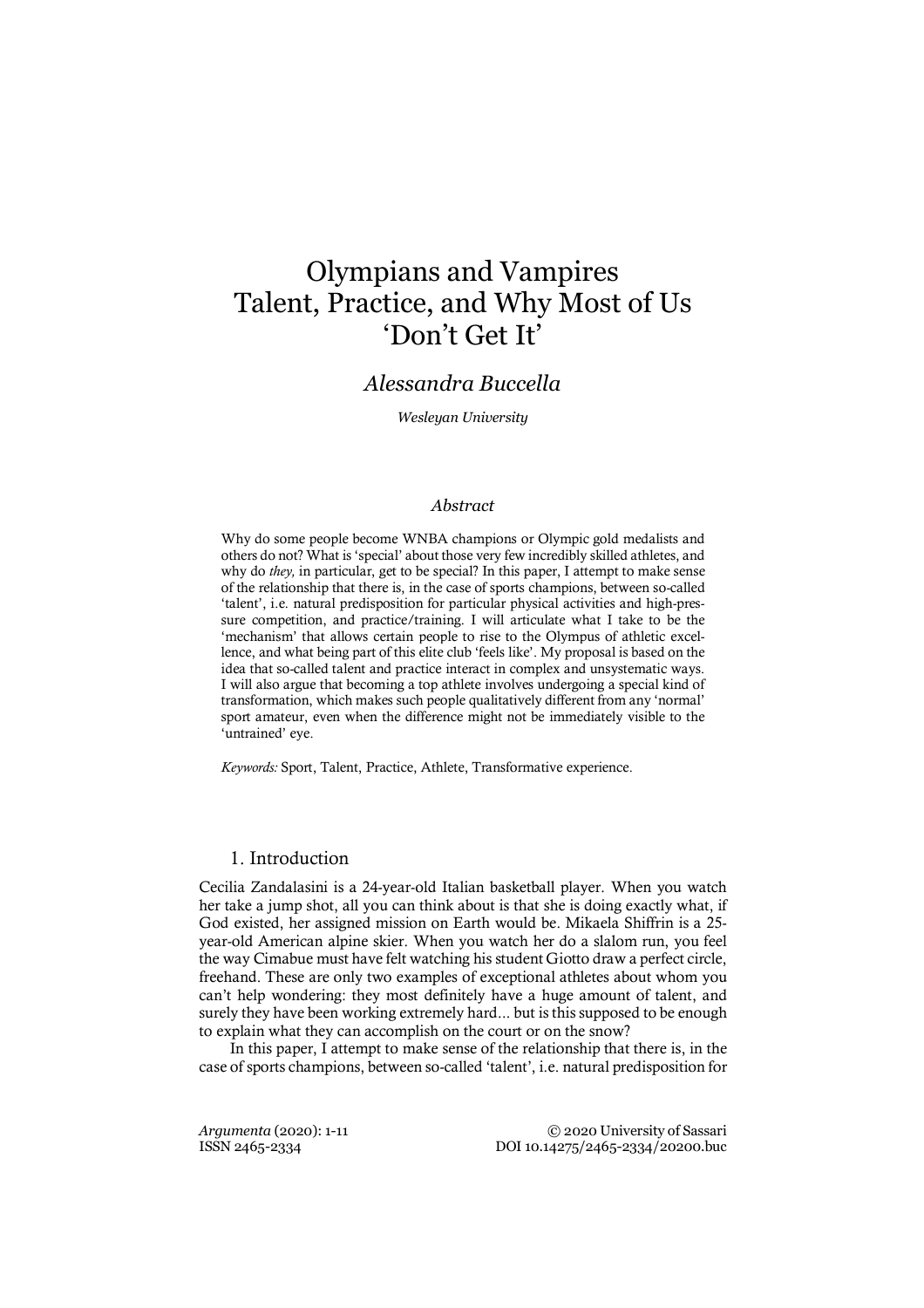particular physical activities and high-pressure competition, and practice/training. <sup>1</sup> In particular, I explore the possibility that our ordinary way to understand and relate such notions to each other is too simplistic and does not fully explain why certain people are so exceptionally good at a sport. I start by trying to articulate the folk conceptions of talent and practice. Then, I argue that the folk conception does not have the right resources to capture the complex ways in which talent and practice combine and influence each other. Next, after I have examined a few other proposals, I present my own view, rooted in the notion of 'continuous reward cycle' (CRC). The CRC articulates the dynamic interaction of talent and practice characteristic of exceptional athletes, thereby suggesting a possible explanation of why they 'feel' so far away from us 'mere mortals'.2 Because of the unique way in which talent and practice interact within the CRC, I also argue that being a sports champion involves a radical *transformation* of one's entire practical way of being. As a consequence, it is part of my view that, to fully understand what it is like to be an exceptional athlete, one must *be* such an athlete. 3

## 2. Defining 'Talent' and 'Practice'

What does it mean to say that someone has *talent* in the context of a particular sport or game? The folk conception of talent seems to involve at least two components, and it is common to understand them as being innate, or, in other words, much more dependent on 'nature' than 'nurture' (the expression 'that kid is a natural!' speaks for itself). The first component is, of course, physical: one is born with certain bodily traits (e.g. height, fast reflexes, long limbs, very good coordination, etc.), and

<sup>2</sup> With this, I don't mean to suggest either that 'mere mortals' cannot have a very good understanding of the elite athlete experience, or that every elite athlete is 'in touch' with her experience in the desired way. It is obviously true that sometimes the best coaches, for instance, understand their sport to an astonishing degree, and most of them have not been top professional athletes themselves. Similarly, it is also clearly true that many top athletes aren't very good at understanding their own experience (e.g. Montero 2016), or the one of other athletes at the same level. In this respect, the way in which basketball legend Julius Erving spoke to another legend of the sport, Michael Jordan, is quite telling: "You seem to operate in a zone that seems to be reserved only for you… What's it like when you're there, Mike?" (Lazenby 2014). However, two things should be noted. First, understanding the sport 'in theory' is importantly different from understanding one's experience while performing (competing, practicing, etc.). Second, just because most athletes cannot fully *articulate* or describe what it's like to be them in the relevant way, this doesn't really speak against their having a special kind of understanding that might be entirely impossible to put into words in an exhaustive way.

 $3$  I would like to thank the two anonymous referees whose feedback and suggestions helped me make the paper more rigorous and the arguments more sophisticated.

<sup>1</sup> In a recent essay on a similar topic, David Papineau (2017) argues for the importance of a third component when it comes to understanding how a top athlete is 'created', especially with respect to 'niche' sports such as cricket or fencing, namely family tradition. Papineau points out that the skills required by certain sports may not be easily acquired 'in the wild' (compare soccer to fencing, for example: every child gets a chance to kick a ball around at least once in their lifetime, but how many kids have spontaneous access to the equipment and facilities needed for fencing unless their families make that happen?), and thus that, in addition to the innate/genetic component and the willingness to train hard, the kind of family an athlete grows up in matters a whole lot. I absolutely agree with Papineau on this point, although for the sake of this paper I am going to bracket the 'family tradition' component and focus exclusively on the relationship between talent and practice.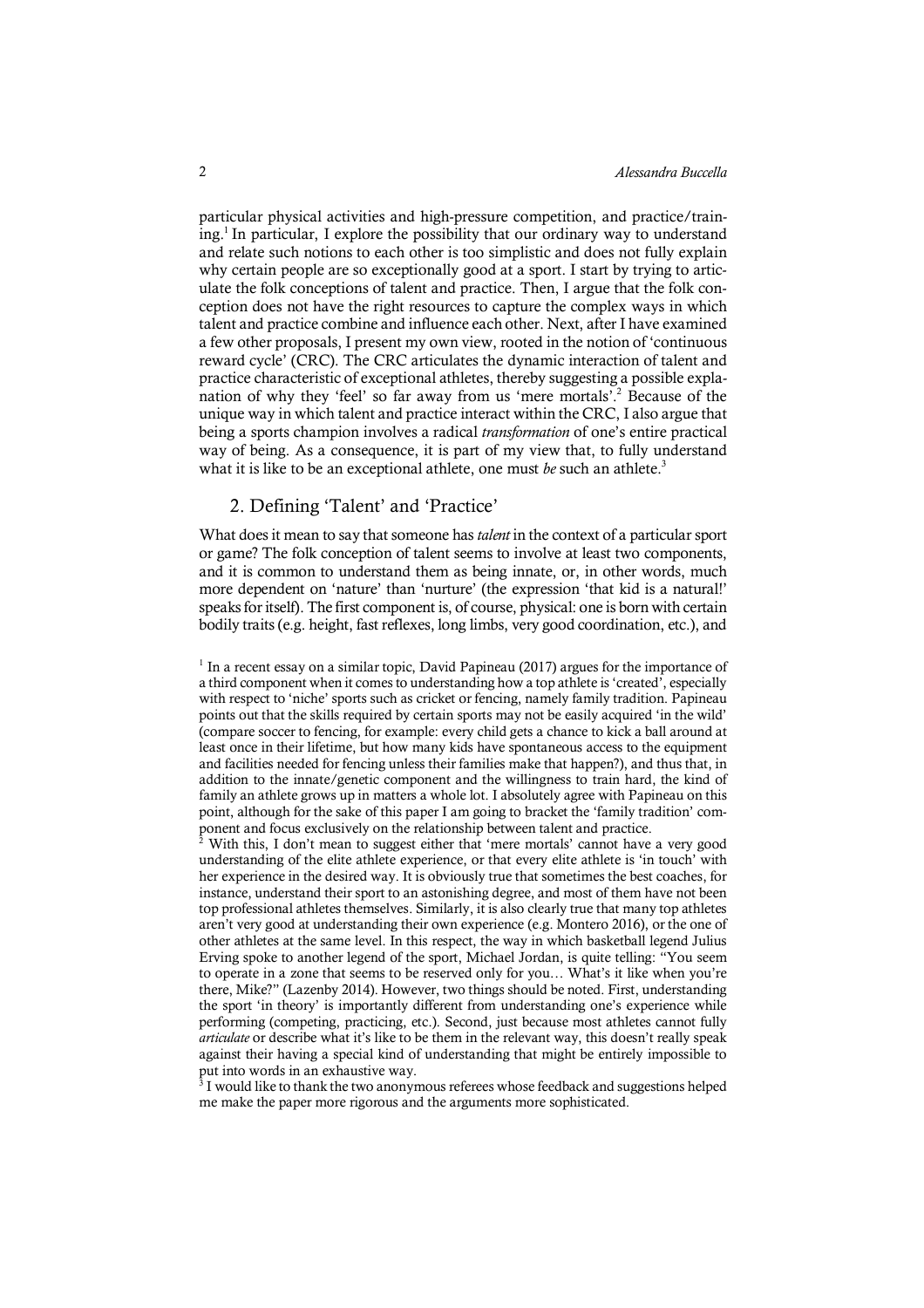these traits combine in a way that is congenial to a certain sport or game (e.g. basketball requires height and long arms, though those traits may not be ideal if one wants to excel in, e.g., gymnastics). The second component is psychological: one has the type of personality which handles pressure well, thrives in highly competitive contexts, can quickly turn failure into motivation, and so forth.

Some might argue that this psychological component should not be considered innate, and therefore intuitively not part of what talent usually means. For instance, a lot of top athletes turn to sport psychologists or motivational coaches; these professionals teach them various techniques to handle issues like pressure from the media, performance anxiety, recovery after injuries, etc. This seems to suggest that the mental strength of sport champions is in fact something that can be learned, and which, therefore, should be listed as part of what practice and training consist in, rather than part of so-called 'natural talent'. For example, Matthew Syed argues that what he calls the "growth mindset" (Syed 2010: 115), i.e. the psychological capacity to see the obstacles on the 'path to excellence' not as failures but as signs of constant improvement and sources of motivation to work even harder, is, in fact, learned and trainable, and has nothing to do with innate talent:

She [2006 Olympic figure skating gold-medalist Shizuka Arakawa] interpreted falling down not merely as a means of improving, but as evidence that she was improving. Failure was not something that sapped her energy and vitality, but something that provided her with an opportunity to learn, develop, and adapt (Syed 2010: 119).

Syed thinks that Arakawa, and sports champions in general, achieved their remarkable successes thanks to their ability to mentally push themselves beyond their physical limits and to look at mistakes in a positive light. These abilities, according to Syed, are paradigmatically *not* part of the folk notion of innate talent. Syed's view seems consistent with a conception of training as challenge, as necessarily hard and full of failures, which one can then *learn* to find intrinsic value in. This idea was central to the Stoic doctrine and approach to life, for instance:

Effort played a central role in Stoic ascetics and they did not regard it as a negative thing to be avoided. Effort and struggle can be meaningful and even intrinsic goods, and in Foucault's analysis this was an important educative aspect of Stoic ascetics where tests, misfortunes, suffering and difficulties should not be considered as evils but as goods (Aggerholm 2016: 354).

Russell makes a similar point about the human virtue of *resilience* and the fact that failure, defeat, and all the difficult situations an athlete has to overcome are *constitutive* of the nature of sport itself:

the challenges that sport presents are only interesting if they represent tests that are, and continue to be, meaningful. That is, the challenges are designed precisely because they are, and will remain, difficult to master. If I am right about this, sport is founded and draws fundamentally on the need for resilience. […] To be meaningful, indeed to be sport, the obstacles or challenges must be such that failures and setbacks are to be anticipated and can never be completely avoided. Sport requires that they be embraced for the opportunity to respond to and overcome them. […] sport exists fundamentally, if not exclusively, as an arena for testing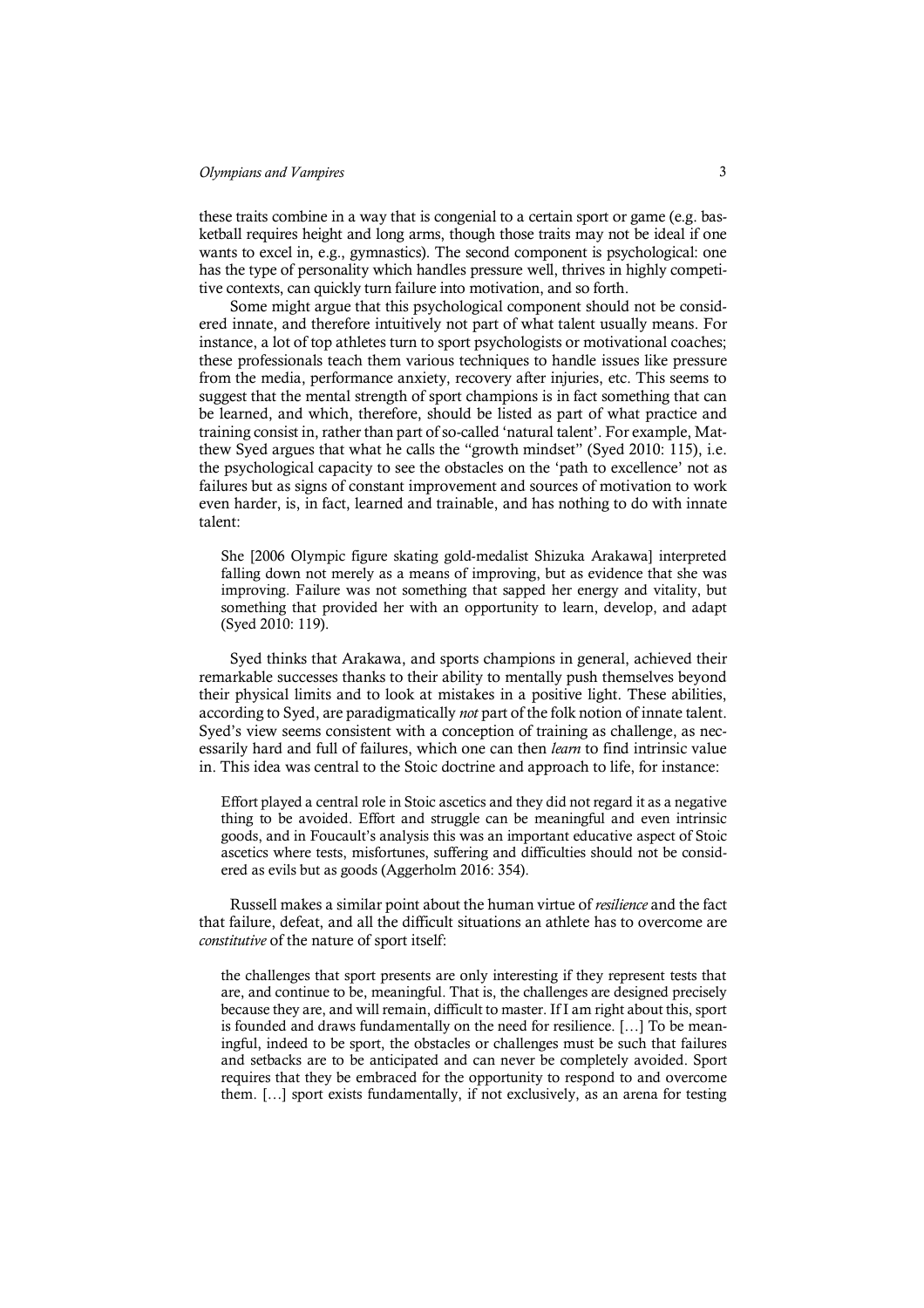resilience. It is key to sport. There is no sport without the meaningful prospect of adversity, and so sportsmen and women must be prepared to cultivate resilience and express it at nearly every turn (Russell 2015: 166).

However, does the fact that character can be 'built' through effort, setbacks, and difficulties, contradict the idea that it should be considered a natural trait? There are cases in which resilience or other virtues that play a role in the 'growth mindset' seem to be present in people from very early on and in contexts unrelated to sports, while every other aspect of their athletic excellence emerges much later. This is the case of many great athletes who, despite lacking many of the 'material' (financial, social, etc.) conditions that one usually associates with excellence and success, manage to overcome obstacles, defeat the odds, and claw their way to the big stage, all thanks to tremendous willpower and focus.

Another category of athletes may or may not have had obstacles to overcome early in life due to their socio-economic situation, but nonetheless managed to succeed and excel mostly thanks to outstanding dedication and hard work. These are the so-called 'late-bloomers', who went through early frustrations and doubts about whether they really had what it takes, but trained so hard and were willing to make so many sacrifices to get to the top that they literally 'changed their body' and improved their skill through disciplined, excruciating work. They did not give up. They believed that they could make it, and they did.<sup>4</sup>

As these examples suggest, the 'growth mindset' and, more generally, the psychological traits and dispositions that one quite reliably finds in sport champions do not fit perfectly either in the 'innate' category or in the 'acquired' one. And to complicate things even more, cases like that of late bloomers shed some doubt on physical traits and their innateness, too. Sometimes, late bloomers simply took a bit longer to develop, perhaps through a sudden and unanticipated growth spurt over a couple of months, but such a development was already 'written' in their genes. But some other times, a late bloomer—or, perhaps more appropriately, an 'improbable bloomer'—is someone who, even lacking the physical traits that would normally favor one in a certain sport (e.g. height in basketball), worked on acquiring and improving some *other* physical trait that, once developed enough, compensated for the rest. This is the case, for instance, of someone like Muggsy Bogues, who managed to be inducted into the Basketball Hall of Fame after 14 years in the NBA despite being only 160 cm tall and having very small hands. To compensate for that, he worked on his legs until he could jump about two thirds of his height, and on dribbling so close to the ground that virtually nobody else could reach the ball while at the same time maintaining control thanks to quick wrist movements and strong arm muscles.

The other big aspect of 'what champions are made of' is exhausting, brutal, never-ending training; in other words, the dirty hard work called *practice*. Practice is what a top athlete's life is mostly made of: whenever she is not competing, she is practicing. Practice might include physical activities that are quite far from the sport or game she is practicing for (e.g. swimmers do lots of weightlifting, alpine skiers often ride their bikes during the summer, etc.), but every activity done in the context of practice has as its ultimate goal the improvement of the athlete's

<sup>&</sup>lt;sup>4</sup> In a later section, I will come back to the case of late bloomers, and I will argue that a pragmatist insight can help us make sense of their thought process and their mindset.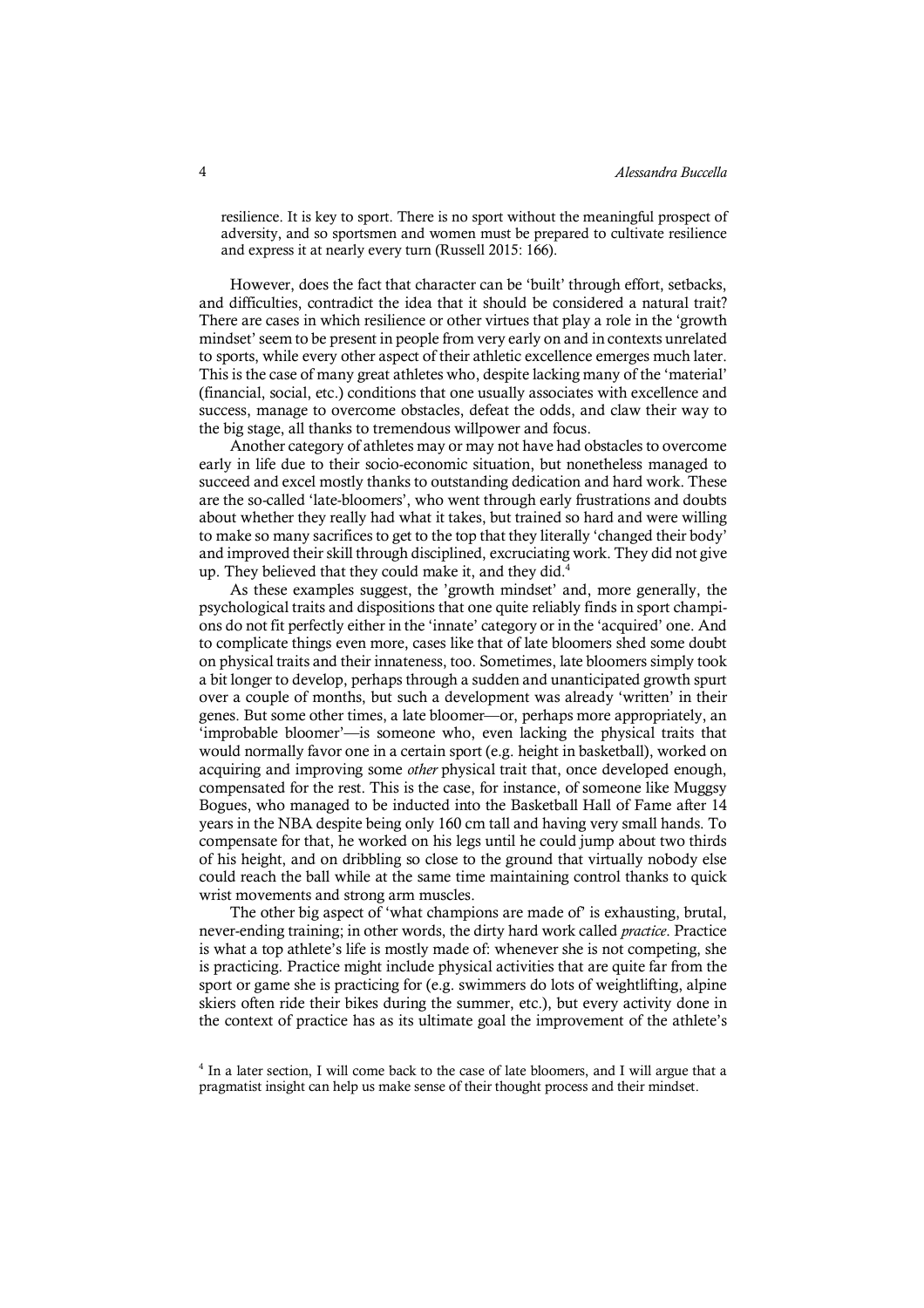performance in her preferred sport. Thus, we could think of practice as a category that includes all the activities, physical or intellectual (even video-analysis sessions are practice!), which have the improvement of performance in agonistic settings (races, matches, etc.) as their goal, both individually and collectively. Let us turn now to the folk conception of the *relationship* between talent and practice.

## 3. The 'Additive Model' of Folk Sport Theory

In the ordinary way of speaking, talent and practice are conceived as two factors that can be summed, so that  $t + p = c$  (i.e. champion); the higher the sum, the greater the champion. I will call this the 'additive model', that is, a model in which practice is simply an addition to talent, and the two notions are separate and logically independent from one another. This, in turn, means that, *ceteris paribus,* if two people practicing the same sport have the same amount of talent, who is better depends on how hard each of them practices.<sup>5</sup> Vice versa, if two people practiced in the exact same way for the same amount of time, the difference in success as athletes would be exclusively dependent on how much talent they were born with.

Leaving aside once again 'material' circumstances that might affect people's success as athletes, such as bad luck with injuries, growing up in a part of the world that's peripheral to professional sports, not being able to dedicate as much time to training because of other family needs, etc., the additive model seems prima facie straightforward. In fact, it seems to genuinely capture the way we intuitively think about differences both between top athletes and between a top athlete and an average sport amateur. Without too much reflection, if we attributed the same amount of talent to two athletes in the same discipline, we would probably identify as the reason why one is more successful than the other the fact that the former practiced more, or better, than the latter.

Regarding the comparison between a champion and an 'ordinary' person, then, it seems fairly uncontroversial that, even if the two practiced in the same way for the same amount of time, the former would still be better than the latter, and this would be because of the different amounts of talent possessed: under the (unlikely) assumption that Cecilia Zandalasini and I practiced in the same way for the same number of hours every day for all our lives, the fact that I am not a basketball star while Zandalasini is seems to be explained largely by the fact that she has much more talent (physical, mental, or both). However, a corollary of the additive conception is that, if I practiced more, harder, paying attention not to take up 'bad habits', etc., I would be able to 'compensate' for my lack of talent. This seems to be how folk sport-theory understands the dynamics involved in becoming a sports champion, which include the 'romantic' idea that *anyone* can do it, as long as they want it enough.

However—and here is where the additive model shows its most obvious shortcomings—talent and practice do not run on parallel tracks and should not be considered two separate 'blocks' that can be summed and linearly combined. Quite on the contrary, talent and practice the way I have defined them earlier are

<sup>&</sup>lt;sup>5</sup> This both involves how much one practices and how one practices. Practicing too much might be just as detrimental as practicing too little, since it can cause physical fatigue, which makes injuries more likely to occur, or what is known as 'mental burnout'. Moreover, practicing in the wrong kind of way might create some 'bad habits' that affect negatively the overall results of the hard work one did.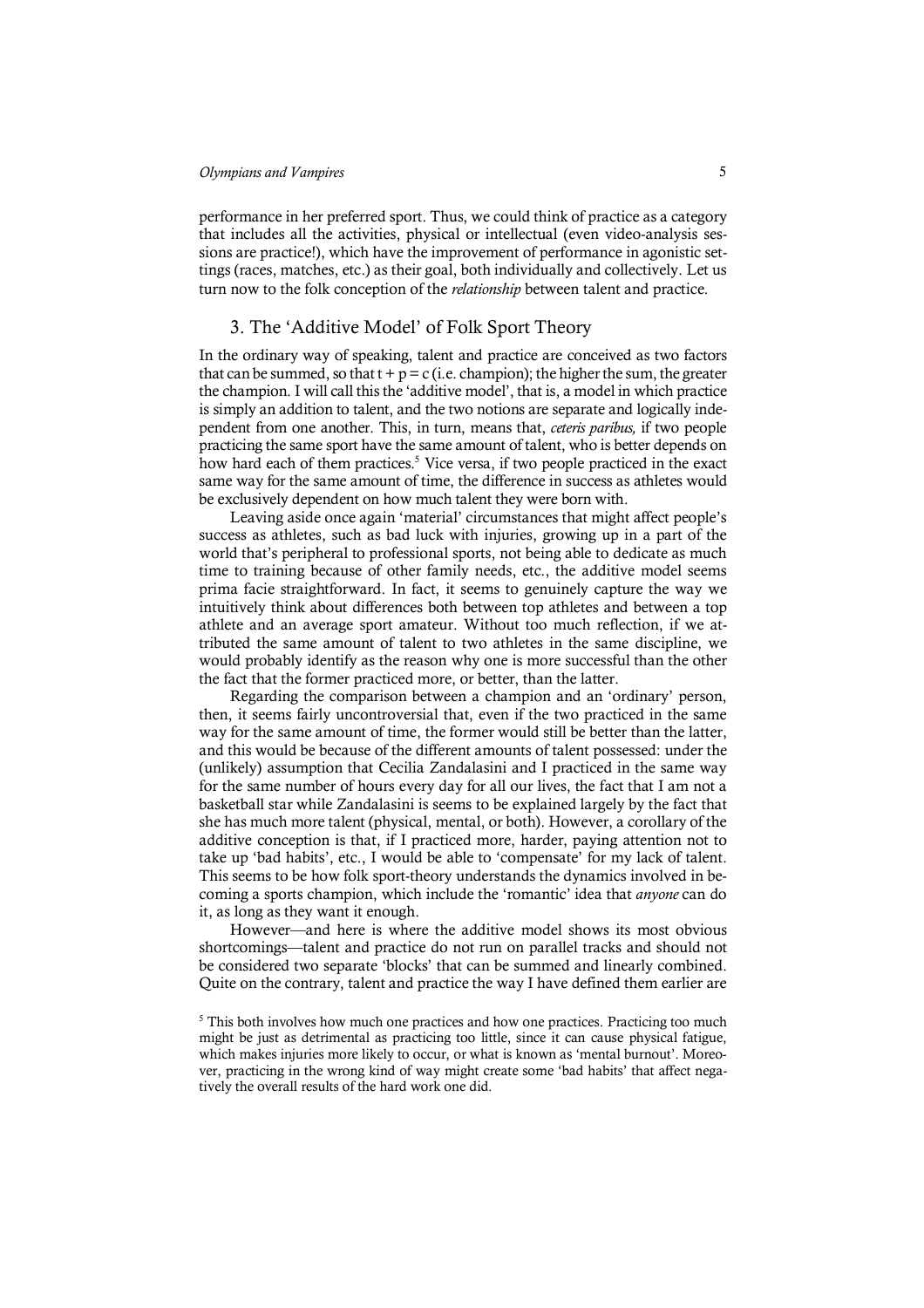in many ways inter-dependent. The way in which 'natural' bodily features or personality traits combine with training is complex and nuanced. For starters, it is simply *not the case* that two people could *ever* train in the same exact way, precisely because training involves bodies, and bodies are all different, and change over time, partially as an effect of training itself. What I do and what Zandalasini does—exercises in the weight room, ball handling and shooting drills, etc.—might look the same from the outside, but what actually goes on in my case and in hers is very different, both in the present and in relation to the future. Secondly, talent in the way we have defined it affects training and practice effectiveness directly as well as indirectly.

Views that tried to go beyond the additive model and that acknowledge that talent and practice influence each other have been proposed before. For example, David Epstein (2013), data at hand, presents an idea which he calls the "talent of trainability". Epstein presents empirical evidence for two claims. The first is that, even though it is possible to identify an average number of hours of practice one needs to excel in a certain skill (may this be playing golf, chess, or the violin), the range of variation among individual learners is dramatically wide. For example, if one individual needed around 3,000 hours of practice to become a chess master, another individual could only reach the same level in over 25,000 hours (Epstein 2013: 21-22). Certain natural traits seem to make it the case that certain people's practice is more effective more quickly. The second claim, connected to but slightly different from the first one, is that the (presumably somewhat innate) capacity to improve fast affects the motivation to train more and more efficiently. In particular, Epstein describes a study in which young male Japanese runners have been followed during their early years of training, from age 14 to age 21. The study measured the increase of aerobic capacity (i.e. the amount of oxygen used by the body during physical activity) during seven years of training, with all the boys starting off at an almost identical level. Epstein writes:

Over the course of their years of training, the boys all improved, but naturally divided into two groups: study group I, which saw an average aerobic capacity increase of 13 percent; and study group II, with boys who hit a plateau of 9 percent aerobic improvement—as well as a plateau of race time improvement—by age seventeen. Each of the boys in the latter group, having ceased to improve, quit running altogether after age seventeen. […] that is not to say that the boys who continued competing were just lucky. The study suggests that the more potential to improve the boys had, the longer and harder they had to work to reach it. But the ability to improve may have kept them in the sport and dedicated to training (Epstein 2013: 98-99).

Epstein's view still takes something like the folk conception of talent and shows how it has an effect on practice: it makes improvement faster, thereby boosting motivation to train more, thus improving even more, etc. But what about the effects that practice has on talent? Can we make sense of such an idea? And can a theory accommodate *both* the fact that talent affects practice and that practice affects talent?

One possibility is that we understand talent as a person's *disposition* that only manifests itself through practice, similarly to fragility being a disposition of material objects that manifests itself only in certain circumstances. On this view, prac-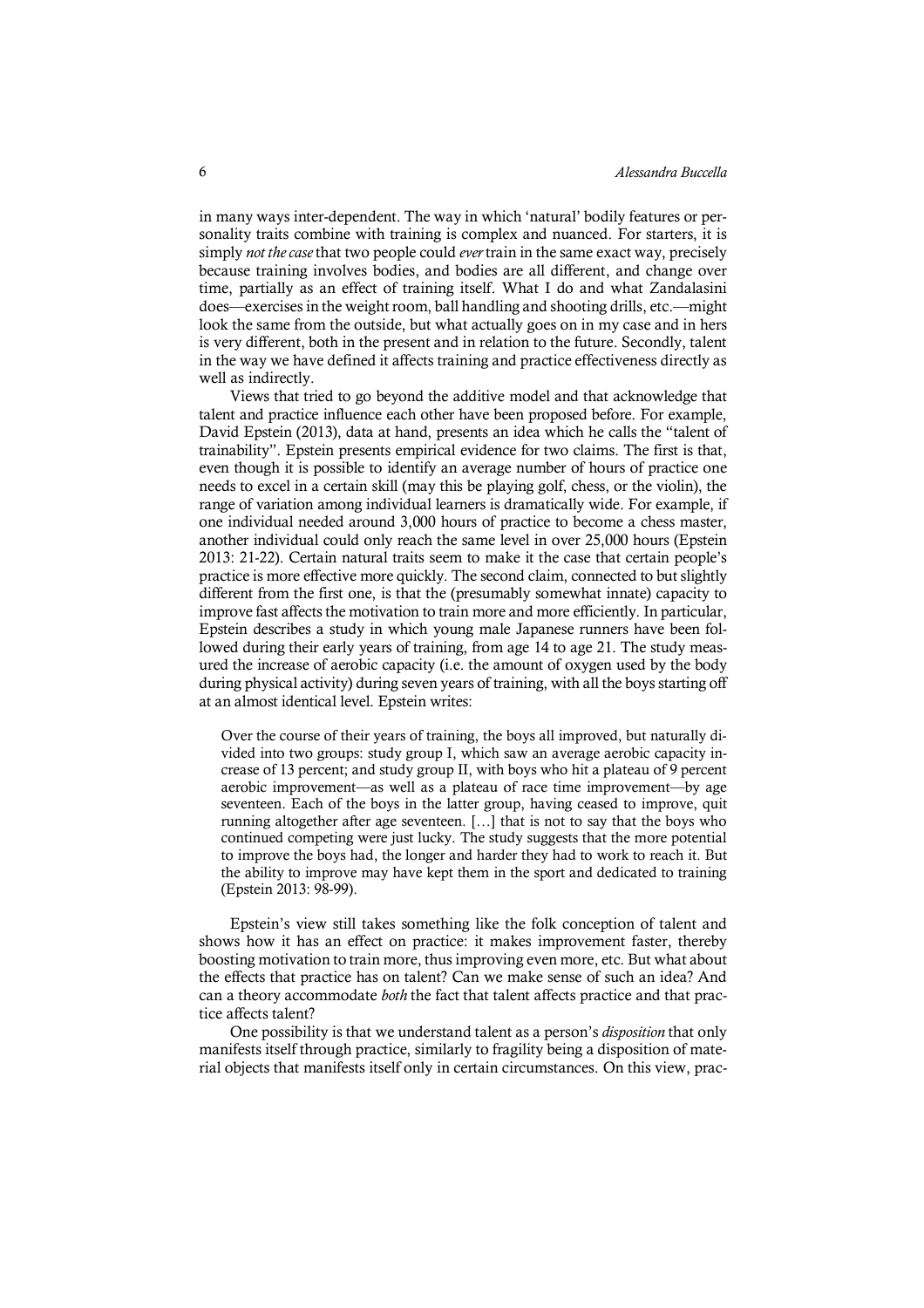tice influences talent by being a sort of 'enabler', that is, what creates the conditions in which talent can manifest itself as an externally recognizable property of an individual. Let us explore this idea in more detail.

What does it mean to say that talent is a disposition (or a dispositional property) possessed by a person? In more standard cases of dispositional properties like fragility, the notion is usually explained in counterfactual terms: an object is fragile (i.e. has the dispositional property of fragility) if, were we to put in a condition of even minimal mechanical stress, it would break. Objects like crystal glasses are fragile, and they remain fragile for the entire length of their existence, whether or not this fragility gets to manifest itself. An unbroken crystal glass has the dispositional property of fragility, i.e. the disposition to break under the appropriate circumstances; a broken crystal glass not only has the dispositional property of fragility, but it also instantiates the manifestation of such a property: the glass underwent mechanical stress and broke. Is there a way to build an analogy between the case of the fragile crystal glass and that of the talented athlete?

We could say that a person has the dispositional property of talent (with respect to a certain sport or activity) if, were the person to actually play that sport or to engage in that activity, they would be good at it in a way that suggests some innate instinct or predisposition for the activity. But this seems circular. Talent is being defined in terms of talent itself: someone is talented if, were they to engage in practice, they would manifest their talent. The problem, as I see it, lies in a conceptual asymmetry between fragility and its 'designated effect', i.e. breaking, and talent and the *absence* of a designated effect specifiable in non-question-begging terms.

A glass's fragility manifests itself in the form of breaking when the glass hits the floor. If we had to preserve the analogy, we would have to say that a person's talent manifests itself when the person practices, but… in the form of *what* exactly does it manifest itself? While fragility and breaking are clearly two distinct concepts, it is not clear that talent and 'the form in which talent manifests itself' are. Talent seems to be identical with its manifestation, because talent is a specific *way* in which a person relates to their practice. On the other hand, fragility is *not* a specific way in which a glass relates to, say, the floor.

Could it be the case that practice is the disposition that manifests itself thanks to talent? This option, though prima facie odd, fits with the idea that talent is a specific way in which a person relates to her practice, which in turn can be read as talent consisting in a series of conditions which, when met, make practice 'look' a certain way and have certain effects. Seeing talent as the 'enabler' rather than the disposition seems to make sense when combined with the idea that what talent enables are specific forms practice takes which lead to specific results. But what would the disposition manifested this way be? Recall the fragile glass example: pressure or mechanic stress enables the dispositional property of fragility to manifest itself in the form of breaking. Parallelly, talent enables the dispositional property of [x] to manifest itself in the form of, say, efficient, effective, and success-bringing practice. But putting "practice" in the 'x' slot does not seem to make sense: is practice the tendency to practice effectively when talented? Quite clearly not.

What seems to be missing is a notion that can reasonably take the place of the x in the definition above, and this is not easy to find. However, we might have already encountered a candidate earlier on: Epstein's 'talent of trainability' idea states that talent should be understood as what allows an athlete to get the most out of practice, where effective practice is itself a manifestation of such talent. Combining the dispositional view with Epstein's notion seems to get us closer to a good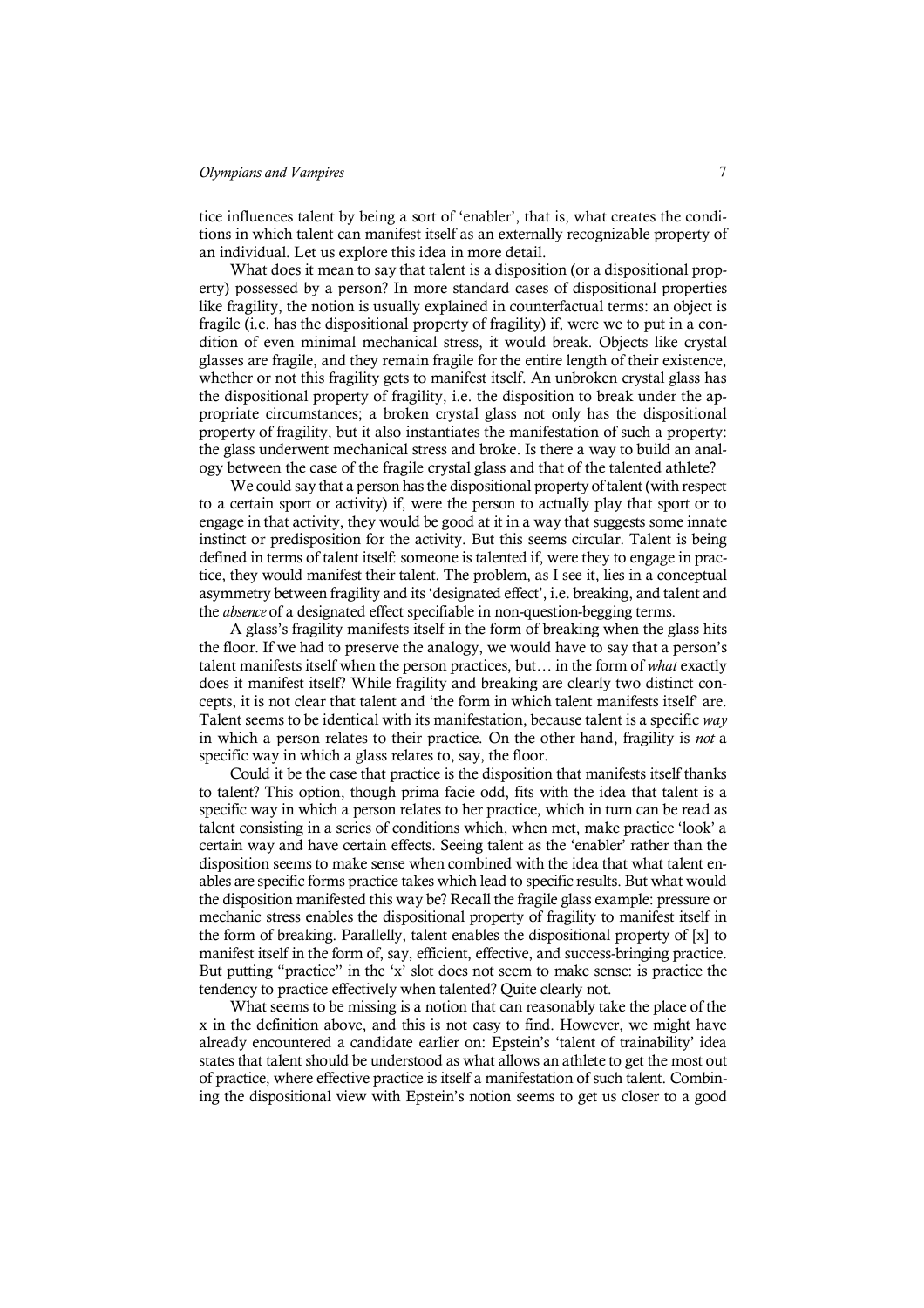account: the folk conception of talent remains, in the role of enabler, practice maintains its role of manifestation of a disposition, and Epstein's trainability idea becomes the disposition, i.e. the 'x' we were looking for. Even though this seems to work, I cannot help but seeing it as somewhat redundant: if trainability is itself a dimension of talent, then it is trivial to say that talent enables talent to manifest itself. Can we come up with something better? I think so, and we are almost there.

Perhaps, talent and practice stand in a potentiality-actuality relation, that is, talent is in potentiality what practice is in actuality, and both are ways in which a certain *power* exists and manifests itself. If such a power could be defined, then we might have something that can take the place of the x above while avoiding the redundancy. This power, in the vicinity of Epstein's trainability idea, would exist as a potentiality, which we usually call talent, and as an actuality, which we call practice. This is, indeed, what I will present next as my favored proposal.

## 4. The 'Continuous Reward Cycle'

In the previous section, I argued that the additive model does not have the resources to describe the complex and dynamic ways in which notions like talent and practice interact with each other and within each individual. Then, I took a brief detour into a better alternative, i.e. a version of dispositionalism, which however still falls short of capturing the relationship between talent and practice in a satisfactory way. Lastly, I conceded that seeing talent and practice as two 'moments' of a more complex power might be the right way to go. The view I favor, which I present in this section, takes this idea as a starting point and elaborates on how the dynamic interaction between talent and practice, for very few elite individuals, can result in a radical transformation and in a re-shaping of their whole practical way of being. On this view, talent and practice dynamic interaction unfolds in what I call the 'continuous reward cycle' (CRC).

The cycle consists in the following: At some (usually early) stage of learning and practicing a certain athletic discipline, something about one's 'nature' (i.e. many of the features that we included in the folk notion of talent) will start interacting with the stimuli coming from the outside (i.e. practice) so that the athlete will experience a particularly striking 'harmony' between her agential capacities and the activities she is engaging in. The athlete sees herself improving fast, and this importantly boosts her confidence in that she is 'on the right track' and keeps her motivated to keep working. Positive feedback from the outside, first-personal evidence that one is getting better and better, and the aesthetically pleasant experience of your actions harmoniously 'fitting' your abilities are extremely valuable rewards when one practices hard. And short-term, tangible rewards are crucial to sustain motivation, especially given that practicing hard takes time, energy, puts strain on personal relationships, requires travel and, in many cases, a substantial monetary investment either by the athlete herself (or her family) or by third party (a school, a foundation, etc.).

External positive feedback and first-personally experienced 'harmony of capacity'6 are the fuel that keeps the CRC going: the athlete, motivated by the experience of harmony, which is both aesthetically pleasant and practically rewarding,

<sup>6</sup> The term is borrowed from (Nguyen 2020). He describes this very special experience in these terms: "This is an experience, not just of a particular action's fitting the requirements at hand. It is an experience of your whole self fitting the task. […] This experience is not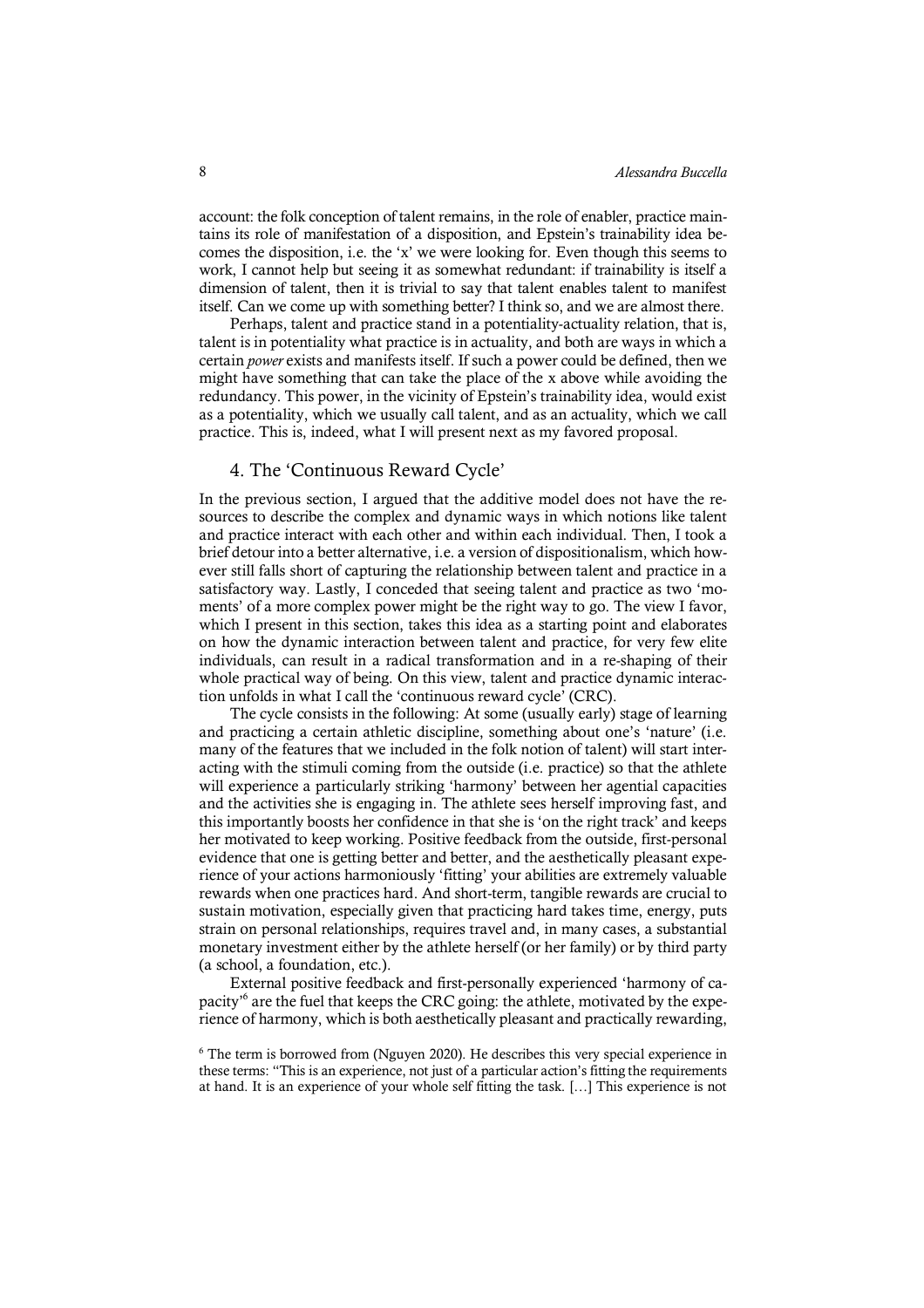engages in practice in a more and more immersive way which ends up being *transformative.* Indeed, I suggest that once the CRC is in motion, practice's role in an athlete's overall understanding of her own agency changes, and, from 'merely' an activity the athlete engages in, it becomes the primary expression and fundamental interpretative key of the athlete's agency, the core of her practical way of 'being in the world'. Maintaining a CRC active over time 'unlocks' new ways of practicing, as well as new ways in which one's body is affected by such practice, that would not be as beneficial or even available separate from the dynamics of the cycle. Quite literally, the CRC influences an athlete's life to the point that the athlete will come to experience practice as her most authentic mode of self-expression. The athlete starts perceiving practice as fundamental to who they are, and the CRC as a source of existential meaning.

The CRC is the way in which the power whose potentiality and actuality are, respectively, talent and practice, manifests itself. Indeed, we can say that an athlete's practice and the subjective experience of her own agency during practice, i.e. the power's actuality, is *constitutively shaped* by talent, i.e. the power's potentiality. Something constitutively shapes something else if the former thing is part of what constitutes the former. Following Kalderon (2017), we can explain the idea of constitutive shaping through an example, where it is contrasted with a different kind of shaping, which he calls "causal":

consider the way that the Nazi air campaign shaped the London skyline. The destructive impact of the bombing caused the London skyline to be shaped in a certain way. This contrasts sharply with the way that St Paul's shapes the London skyline, as Herbert Mason's iconic photograph of December 29, 1940 dramatically demonstrates. St Paul's defiantly shapes the London skyline by being part of it despite the devastating impact of the bombing campaign. Whereas the Nazi bombing shaped the London skyline in a merely causal sense, St Paul's constitutively shapes that skyline *by being a part or contour of it* (Kalderon 2017: 23-24; emphasis mine).

I suggest that we use the notion of constitutive shaping to capture the relationship between talent and practice within the CRC. Therefore, we might say that an athlete's talent constitutively shapes her practice so that the exceptional athlete and her activity form "a distinctive kind of unity" (Kalderon 2017: 75). Inside the CRC, talent and practice, the athlete and her activity, are in a kind of "communion". Talent shapes practice (and the athlete's agency which expresses itself in it) just like St Paul's shapes London's skyline: constitutively, by being part of it and forming a unity with it.

One might think that seeing talent and practice as the same power in potentiality and in actuality, and as combined in the distinctive kind of unity captured by the notion of constitutive shaping, effectively gets rid of the folk definitions of talent and practice presented in section 2. This is not necessarily a straightforward commitment of my view, as we can still maintain those definitions and simply provide a different interpretation of their relationship. However, it is not unfair to claim that my proposal, and especially the way I have described the CRC, blurs the line between the two notions. While a causal shaping relationship between

merely of one particular action fitting the solution. It is an experience of harmony between one's *overall capacities* and the demands of the practical environment. It is the sense that one's total capacities fit precisely with the demands of the world" (109).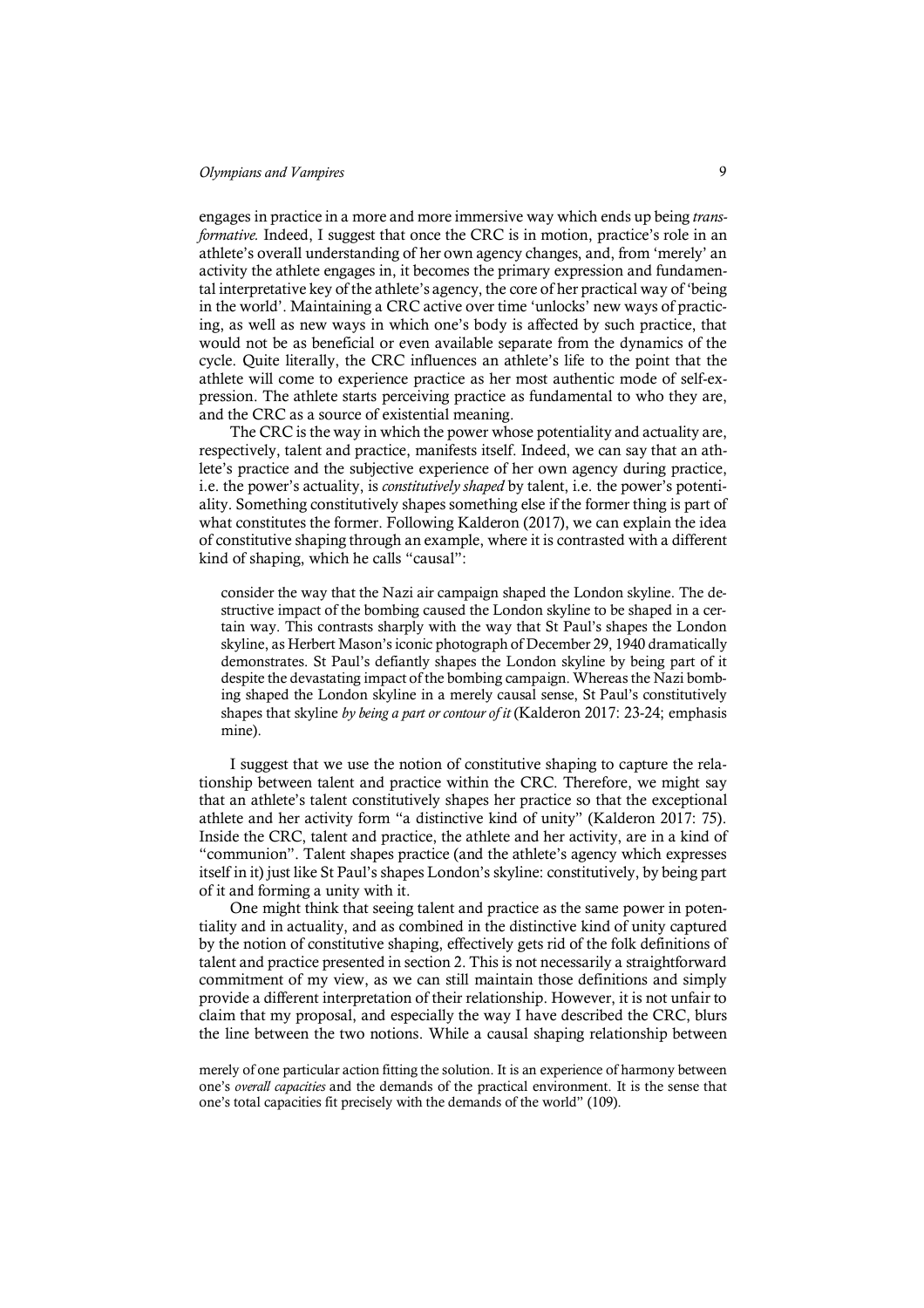talent and practice, similar to what dispositionalism stated, still allows for talent and practice to exist separately and independently of each other (in the sense in which the Nazi air campaign is independent of London's skyline), the notion of constitutive shaping makes talent and practice two 'moments' in the manifestation of one and the same power.

To summarize, I have argued that talent and practice, in the case of exceptional sports champions, interact and mutually influence each other in a very distinctive way, and that the best way to make sense of it is through the notions of actuality, potentiality, and constitutive shaping, as well as through the idea of the CRC. These are some key features of the CRC (in no particular order):

- a) Certain natural traits (both physical and psychological), which we may or may not group under the folk notion of talent, constitutively shape the actualization of a power which, once fully actualized, *transforms* its possessor.
- b) Talent boosts skill development through practice, sustains motivation and, in some cases, eases the overcoming of early frustration, failure, and disappointment.
- c) Continuous rewards in the form of positive external feedback and first-person experience of one's improvement in the form of a harmonious fit between her capacities and the activities required by the practice (i.e. what Nguyen calls "harmony of capacity") provide motivation, thereby helping the athlete endure better the amount of work required, which, thanks to increased motivation, continues to change over time not only with respect to quantity (frequency, intensity, etc.) but also quality.
- d) Training and practice, i.e. the power in actuality, continues to change and modify its role within the athlete's experience and understanding of her own agency. Qualitatively different kinds of activities are 'unlocked' (pretty much like more and more challenging levels of a videogame) as one continues training, ultimately having a *transformative* effect on the athlete's practical way of being.

As a conclusion, let me elaborate a bit further on this last point and on what I mean by "transformative".

Part of my proposal is also the idea that talent and practice within the dynamics of the CRC have a transformative effect on the athlete. In the CRC, talent changes the nature of practice itself by constitutively shaping it, making it possible for practice to include certain activities and have results that would not be possible otherwise. Talented athletes not only practice in a different way, but their practice also has effects and lends results that are completely out of reach for amateurs. So, while amateurs might have a good grasp on what it is to practice and to get results *for them*, they are cut off from the practice-type and from the results of champions like Cecilia Zandalasini or Mikaela Shiffrin.

In this sense, thus, Olympians are like vampires, which is L.A. Paul's favored example to illustrate the notion of "transformative experience":

Imagine that you have a one-time only chance to become a vampire. With one swift, painless bite, you'll be permanently transformed into an elegant and fabulous creature of the night. As a member of the Undead, your life will be completely different. […] how could you possibly make an informed choice? For, after all, *you cannot know what it is like to become a vampire until you become one, since the experience of becoming a vampire is transformative* (Paul 2015: 763; emphasis mine).